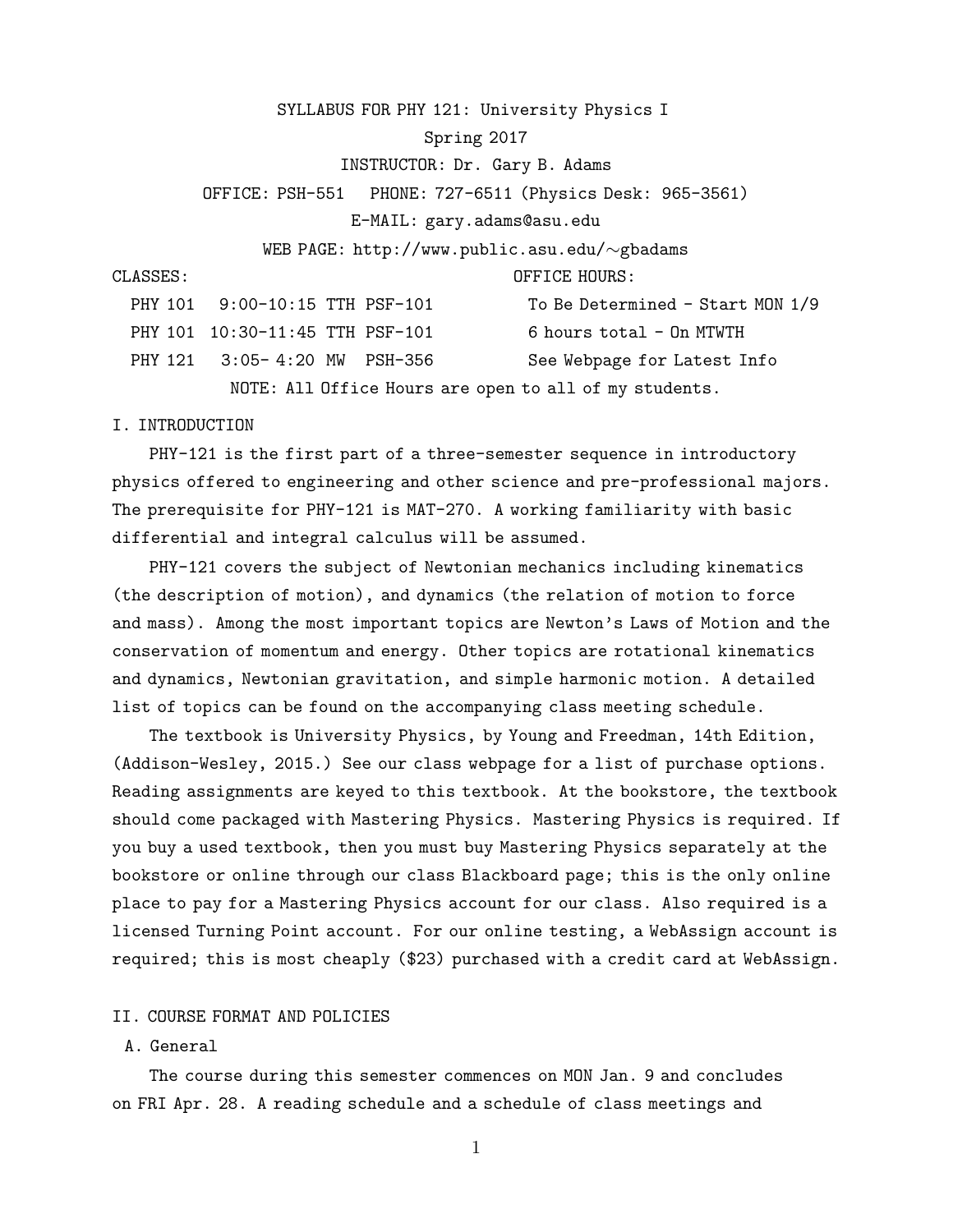examinations is distributed with this syllabus. Your Reading Quizzes and Homeworks can only be found at your Mastering Physics account.

Class meetings are on MW from 3:05-4:20 in PSH-356. There is no lecturing at these class meetings. Instead, class time is spent on collaborative activities in small, assigned groups. You will, at times, be required to report your group's findings to the entire class. Minimal preparation for each class meeting is to do the reading assignment for that day, and to answer the Reading Quiz questions (at Mastering Physics) for that reading assignment. To more fully prepare for each class meeting, also take an advance look at the homework problems which will be assigned for that day (at Mastering Physics). A small number of Multiple Choice questions will be asked during each class meeting. These may cover the reading assignment, or may check your comprehension of some topic that has been covered in the small-group activities. You are expected to record your response to these questions using your Turning Point transmitter or software. You must register your Turning Point transmitter or software in order for your responses to be saved and graded. A guide to Turning Point, including instructions for registration, can be found at the course web site. YOU MUST USE ONLY THE TRANSMITTER THAT YOU REGISTER AND NO OTHER. Use of another student's transmitter is a case of academic dishonesty, just exactly like cheating on a test. Any and all students involved in any such incidents will automatically receive an E for the course, and may be referred to the Dean for further sanctions.

Recitation will meet weekly on FRI from 2:00 to 2:50 PM in PSH-356. Most recitations will consist of small-group exercises which will be completed in teams of two or three students; the teams will be assigned by your instructor. These exercises will usually provide an introduction to the concepts and problem-solving strategies which will then be explored in detail in the following week's readings, classroom exercises, and homeworks; however, in some cases, the concepts will have already been introduced in the reading and the exercises will provide additional practice. While the exercises will be a group activity, each student must write up his or her own solutions, which will be collected at the end of recitation by your TA. There will be nine graded exercises over the course of the semester, and your lowest score of the nine will be dropped; there are no make-up exercises for any reason. There may also be one or two take-home graded exercises; these take-home exercises will be worth two in-class graded exercises and cannot be dropped. The recitation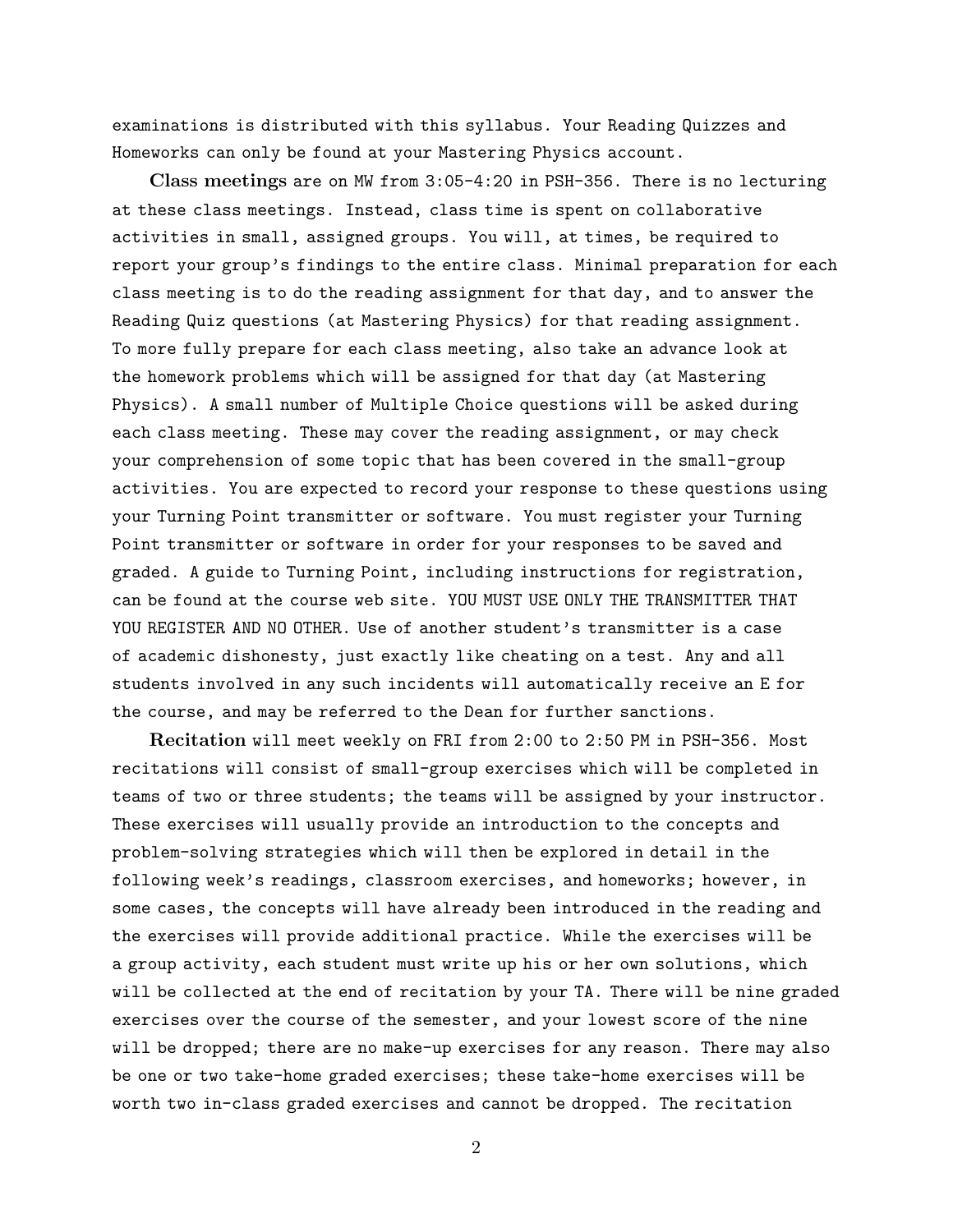exercises will count as 3% of your overall grade for the course. Quiz 1 will be given at the beginning of the fourth recitation meeting, on FRI Feb. 10.

Help-Study Sessions are for the students' benefit, but participation is optional. Beginning TUE Jan. 17, the Physics Success Center (PSF-462) will be staffed by volunteer faculty and Teaching Assistants several hours each day between 9:00 AM and 5:00 PM. TA's and LA's associated with this course, and your instructor, will keep some of their office hours in the Success Center.

An e-mail account is available for every student enrolled at ASU. Instructions for obtaining an e-mail account can be obtained at the ASU Computer Commons. Important class information will be disseminated regularly through e-mail. The student will be responsible for receiving it. If you currently have a working ASU email account, then you need do nothing. If you have not recently used your ASU email account, then double-check to make sure that your email is properly being redirected to your favorite email address.

## B. Turning Point and Classwork

You will use your Turning Point transmitter or software to answer Multiple Choice questions during the class meetings. For the first two class meetings, Turning Point questions will be considered practice questions, as you learn to use your Turning Point transmitters. Beginning WED Jan. 18, Turning Point questions will be graded. You are always encouraged to discuss Turning Point questions with your team, and with others at your table, but when answering, always think for yourself. A correct answer will be counted as 3 points, an incorrect answer will be counted as 2 points, and no answer will be counted as zero points; so the penalty for an incorrect answer is very small. There are expected to be about 115 Turning Point questions over the course of the semester, so about 345 TP points will be possible. However, about 310 TP points (or about 90% of all possible TP points should there be more or less than 115 questions) are all that are required to receive an overall TP grade of 100%. Your TP percentage will count a significant fraction (70% - 90%) of your overall Classwork grade for our class. Since only 90% of all possible TP points are required for a perfect Turning Point score, no opportunity is provided to make up missed Turning Point questions. USING SOMEOME ELSE'S TRANSMITTER, OR ALLOWING SOMEONE TO USE YOUR TRANSMITTER, WILL RESULT IN AN AUTOMATIC FAILING GRADE FOR THE COURSE. It is your responsibility to make sure that your Turning Point transmitter is in working order, and that your response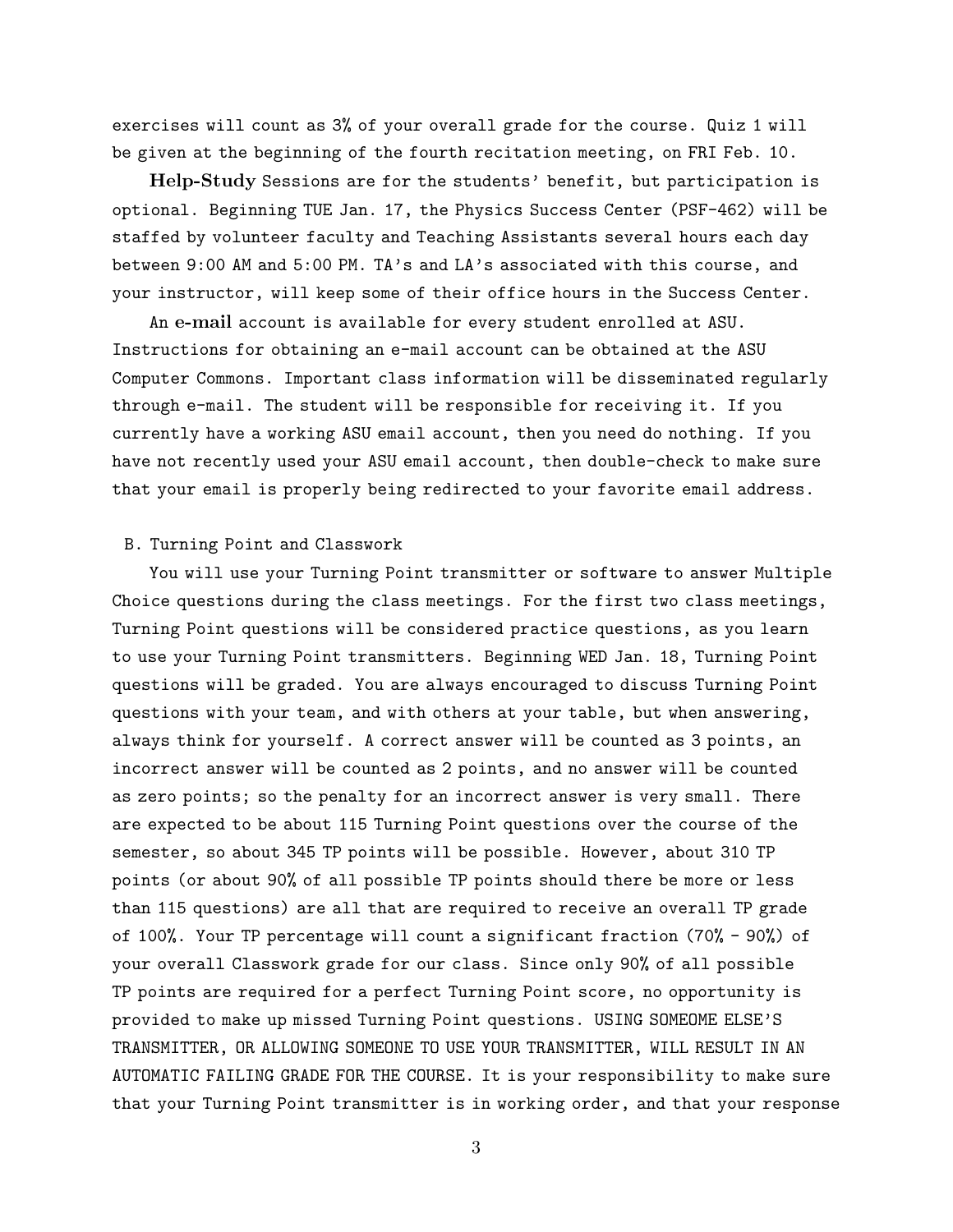is recorded. See our Turning Point information page for more details.

Classwork will consist of small-group exercises which are usually related directly to the assigned homeworks. Your team will complete each exercise on a portable whiteboard at your table location. Several times during the semester, someone from your team will be selected to report your team's results to the entire class; all team members who are present on that day will receive a satisfactory or unsatisfactory grade based on the quality of that report. The teams will be rearranged several times during the course of the semester. Your Classwork grade will include your TP grade plus your Teamwork grade as assigned by your LA's, and will count 5% of your overall class grade.

## C. Reading Quizzes and Homework

There is one Reading Quiz (RQ) for each of the 25 topics listed in our Topic and Reading Schedule; all Reading Quizzes can be found only at Mastering Physics (MP). Each RQ is due at 3:05 PM on the day before the topic for that RQ is covered in our classroom. The final question on every RQ is an opportunity for you to ask for an in-class discussion of topics which you may have found confusing in the reading, or in the previous class. The Reading Quizzes will count 6% of your overall class grade.

There is one assigned Homework (HW) for each of the 25 topics listed in our Topic and Reading Schedule; all Homeworks can be found only at MP. Due dates for each HW are available on the MP Assignment list. In general, assignments for topics discussed in class on MON are due by 11:59 PM the following MON and assignments for topics discussed on WED are due by 11:59 PM the following WED, but the official due dates are always the ones found at MP. Please see the "Tips" for using MP on our class webpage for more information.

A total of approximately 1875 homework points will be possible. The final homework grade will be determined as a percentage of 1685 points (or ∼90% of all possible points should the number of total HW points change.) Your maximum homework grade is 100%, i.e. more than 1685 points will not be counted as extra credit. Your HW percentage will count 10% of your overall class grade.

850 HOMEWORK POINTS ARE REQUIRED FOR A PASSING GRADE IN THE COURSE.

## D. Quizzes and Graded Group Exercises

Nine of the ten recitation meetings will consist of a graded group exercise which will be distributed at the beginning of recitation and completed within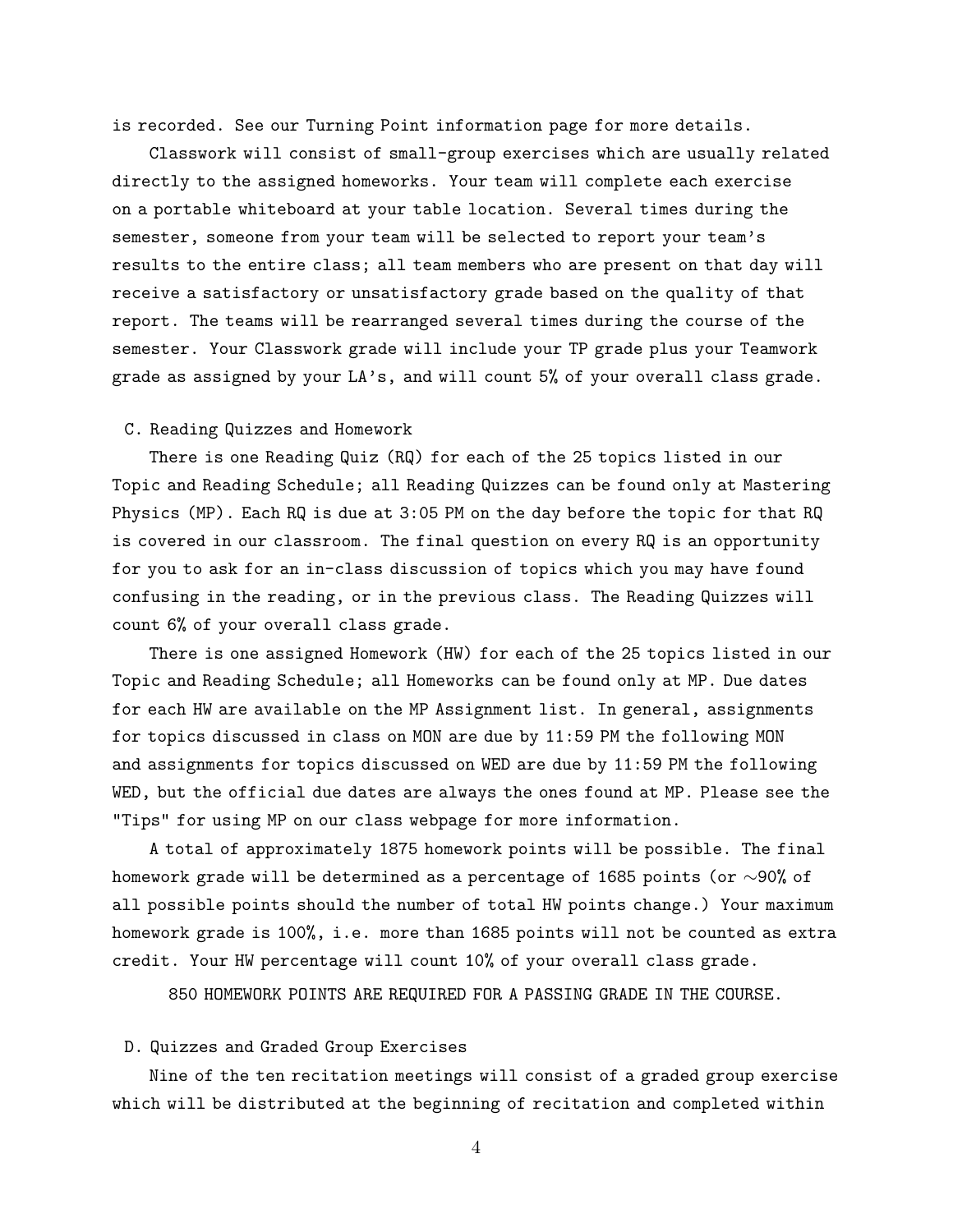your assigned small group. Exercises will be the same for all groups in a given recitation. Exercises will be solved as a group, but each student will write up his or her own solution; solutions will be graded individually and returned the following week. Your lowest graded group exercise score will be dropped. There may also be one or two take-home graded exercises; these take-home exercises will be worth two in-class graded exercises and cannot be dropped. THERE ARE NO MAKE-UP GROUP EXERCISES FOR ANY REASON. The recitation exercises will count as 3% of your overall grade for the course.

As posted in the schedule, the four quizzes will occur on FRI Feb. 10 (at recitation), WED Mar. 1 (in class before the review session for Test 3), WED Apr. 5 (in class before the review session for Test 4), and WED Apr. 26 (in class before the review session for Test 5). Each quiz will consist of a multi-part HW-style problem for which you will be required to show your work in detail. Quizzes may cover any topics introduced or explored during recitations or classes which have met before the quiz is given. TA's will grade the quizzes out of 25 points; partial credit will be given. The lowest of your four quiz scores will automatically be dropped when averaged; therefore, there are no make-up quizzes for any reason. Your quiz average will count as 15% of your overall class grade.

### E. Examinations

The five tests will cover material as indicated in the class schedule. Each of the five tests will consist of about 10 multiple choice questions, and will be given online on computers provided by the physics department in the Physics Testing Center (PSH-563), under the supervision of recitation TA's or LA's. The online tests have a 50-minute time limit and the testing center will be open from 9:40 AM - 6:00 PM on the test days. On those days, recitation will be cancelled. You will be required to sign up for a 65-minute period in which to take the online test; the sign-up form will be online. The final exam, on FRI May 5 from 2:30-4:20 PM, will consist of 40 MC questions; it will be comprehensive, and it will be given in PSH-356 with assigned seating.

Examinations are governed by the following policies:

- \* In figuring your test average, the lowest of the five MC test scores will automatically be dropped.
- \* Academic dishonesty on an examination will result automatically in a failing grade for the course and referral to the Dean for further